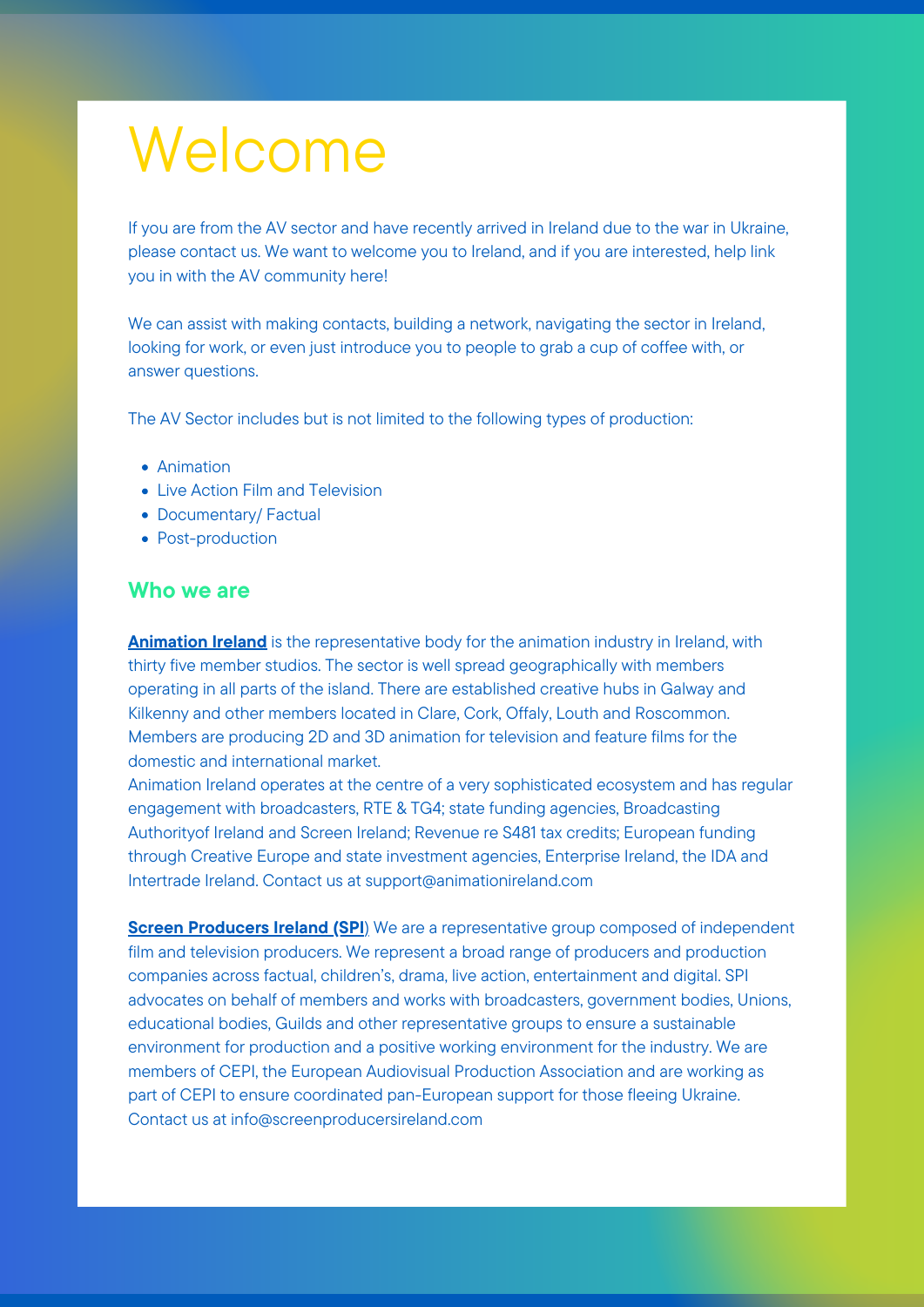# Links to Information & Assistance

The European Union (EU) has put in place a [Temporary](https://www.gov.ie/en/publication/0f773-temporary-protection/) Protection Directive to allow Ukrainian citizens and others fleeing Ukraine to move through the EU as EU citizens. If you are a Ukrainian citizen or if you are fleeing Ukraine, the Irish Government will help you when you arrive in Ireland.

Citizens Information provides comprehensive information on public services available in Ireland and collates information from various government departments and agencies. They have compiled a list of helpful [information](https://www.citizensinformation.ie/en/moving_country/ukrainian_refugees_in_ireland/supports_for_ukrainians_in_ireland.html) for those arriving in Ireland from Ukraine.

You can find information below on the supports and services available while you are in Ireland.

#### [Government](https://www.gov.ie/en/campaigns/bc537-irelands-response-to-the-situation-in-ukraine/) support[s](https://www.gov.ie/en/campaigns/bc537-irelands-response-to-the-situation-in-ukraine/)

#### Citizens Information- supports for Ukrainians in Ireland

**[Screen](https://www.screenireland.ie/) Ireland** is the national agency for the Irish film, television drama, animation and documentary industry, Screen Ireland is the creative partner to the sector, investing in talent, creativity and enterprise. Screen Ireland has information about funding, skills development opportunities and the Irish Film and TV sector.

**Screen [Composers](https://screencomposersguild.ie/) Guild of Ireland** is the industry representative organisation for Irish and Ireland based composers creating original music for Film, TV, Animation, Video Games and advertising. We work to improve visibility of composers working in this area, offer support and resources and advocate for composer rights.

## Industry links

**[Screen](https://www.sgi.ie/) Guilds of Ireland** represents film and television workers across the many departments within the Film and Television Industry in Ireland with the aim of establishing and promoting a fair, transparent and rewarding working environment for all workers engaged in the industry, spanning national and international productions of all scales and genres.

[Writers](https://script.ie/) Guil[d](https://script.ie/) of Ireland represents over 600 Irish writers for film, television, theatre, radio, animation and games. We campaign to ensure writers are recognized as the creative force without which, there is no production. All Guild members have access to bespoke networking events, expert advice on contracts, funding alerts through our newsletter, and an annual awards ceremony that celebrates their achievements.

National Talent [Academies](https://nationaltalentacademies.eu/) are a new national initiative of Fís Éireann/ Screen Ireland offering Courses, Programmes and Career Opportunities for the Irish Film, Television and Animation Industry.